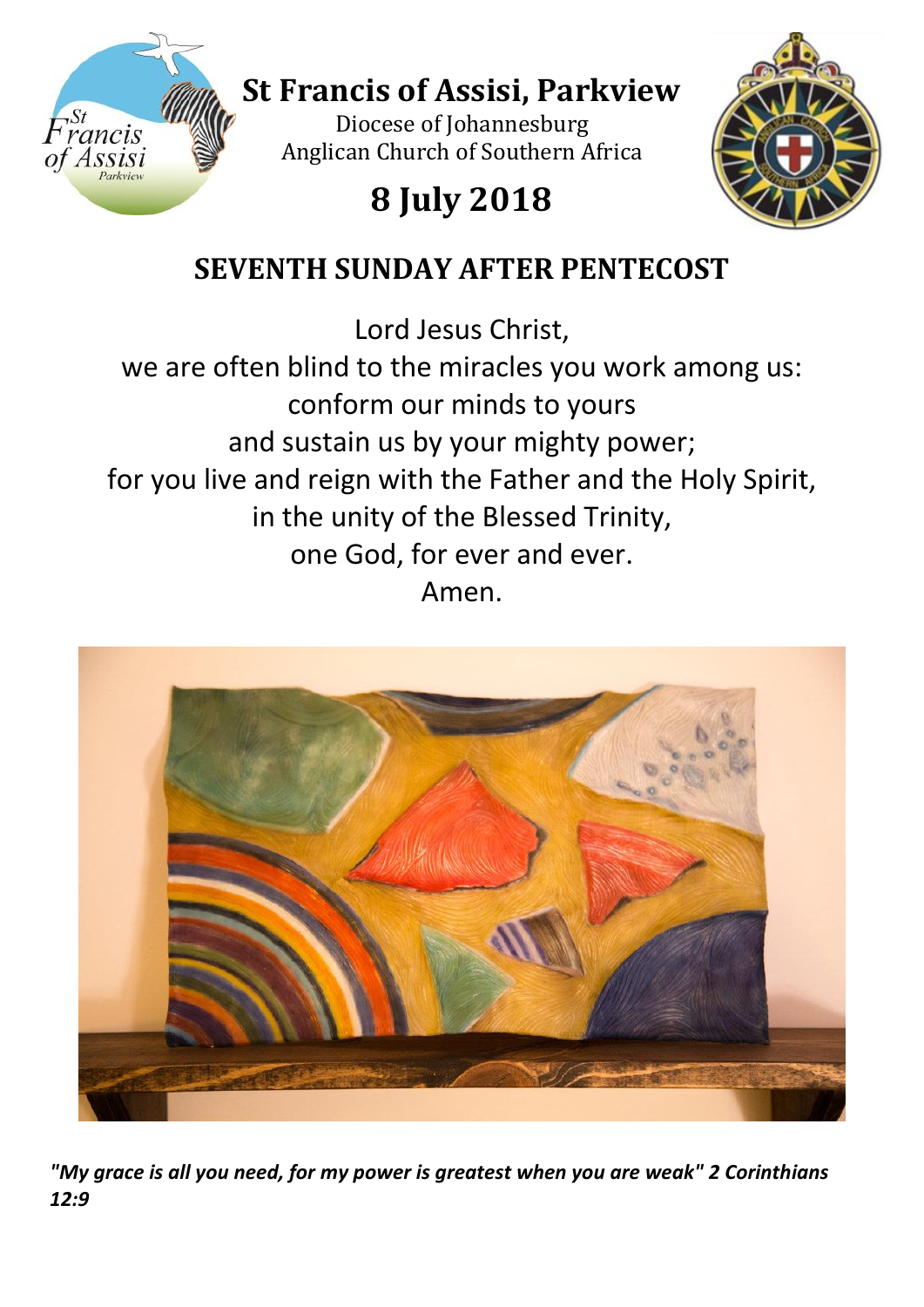# **PRAYERS FOR THE CHURCH**

We pray for The Church of Pakistan (United) **[The Most Revd Humphrey Peters](http://www.anglicancommunion.org/structures/member-churches/member-church/diocese/position.aspx?church=pakistan&dio=peshawar&pos=bishop-of-peshawar-moderator-of-the-church-of-pakistan&posID=16401)** Bishop of Peshawar and Moderator of the Church of Pakistan. We pray for **Steve our Bishop** and our Diocese; for **Thabo our Metropolitan** and the Anglican Church of Southern Africa; for **Justin**  of Canterbury and the Anglican Communion.

# **PRAYER FOR THE WORLD**

In the midst of absent faith and turmoil in our world, graciously call us Lord to awaken and attend to the concerns of our souls. Pour the spirit of life into us and fill our weaknesses and emptiness. Choose us, Lord, and qualify us with your healing miracles. Resurrect and strengthen our faith in Christ so we may be resolute and devoted to proclaiming and practicing our faith.

## **PRAYERS FOR PARISHIONERS:**

**Birthdays: Sunday 8:** Kyle Botha, Jonathan Whittaker; **Monday 9:** Pete Nelson, Owen Nosworthy; **Tuesday 10:** Ann Pryor; **Wednesday 11:** Georgie Currie, Cathy Reed, Janet Wilson; **Thursday 12:** Gavin Gordon, Neil Main, Emily Smith; **Friday 13:** Joan Stuart; **Saturday 14:** Lorna Creese, Joyce Halse.

**Families to be prayed for this week:** Zenda Fisher; Jentina Frahm-Arp; Ludwig, Louise and Emma Frahm-Arp; Maria Frahm-Arp and Raj Rajakanthan.

**Prayers for those in need of prayer:** Eunice Botha; Jeffery Gavin; Ally Martin; Geraldine Matlhare; Hilary Mudau; Thabani Mudau, Thandazo Ndlovu; Steve Pryor; Claire Penn; Albert Shiriyapenga; Dudley Spratt **and for those who have a long-term need:** Pat Cawthorn; Georgie Currie; Tsungi Ngwenya; +Desmond Tutu

**Year's Mind: Sunday 8:** Pat Rice **Monday 9**: Anne Ridley

| <b>EUCHARISTS IN THE WEEK</b><br>Wednesday 9:30 am |           | Friday 7:00 am (1 <sup>st</sup> Tuesday of the month 5:30pm) |  |  |  |  |
|----------------------------------------------------|-----------|--------------------------------------------------------------|--|--|--|--|
|                                                    |           |                                                              |  |  |  |  |
| <b>READINGS FOR TODAY:</b>                         |           |                                                              |  |  |  |  |
| Ezekiel 2:1-5                                      | Psalm 123 | 2 Corinthians 12:2-10<br>Mark 6:1-13                         |  |  |  |  |
| <b>HYMNS FOR 7:30</b>                              |           |                                                              |  |  |  |  |
| Introit:                                           | 201       | Stand up, and bless the Lord                                 |  |  |  |  |
| Gradual:                                           | 286       | From thee all skill and science flow (omit v4)               |  |  |  |  |
| Offertory:                                         | 335       | A stranger once did bless the earth (omit v2)                |  |  |  |  |
| Recessional:                                       | 391       | Living Lord (omit *)                                         |  |  |  |  |

# **SERVICES OF THE CHURCH**

### **UPCOMING EVENTS**

| Thursday | 12 July  | <b>PARKVIEWS</b>                   |
|----------|----------|------------------------------------|
| Saturday | 21 July  | "LET'S CHUCK CONSUMERISM" WORKSHOP |
| Sunday   | 29 July  | <b>FAMILY SERVICE 9AM</b>          |
| Tuesday  | 7 August | 5:30 PM EUCHARIST                  |

**ECO QUOTE:** "The whole universe in its wholeness more perfectly shares in and represents the divine goodness than any one creature by itself."- **Thomas Aquinas**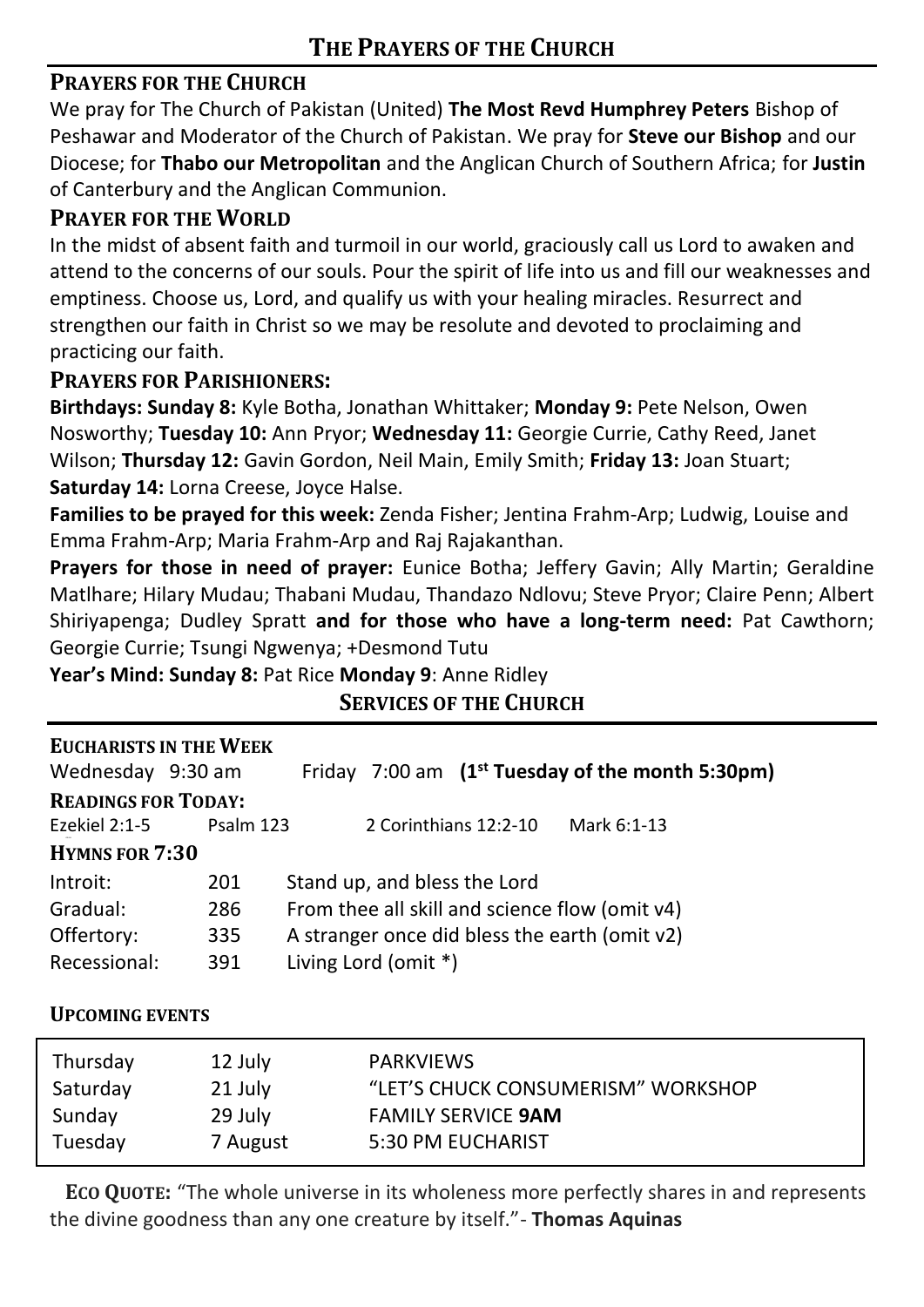# **GET REAL**

Being a Christian in the  $21^{st}$  Century: 24 June - 15 July Sermon series on how to be a Christian now using Paul's 2nd letter to the Corinthians written to a fast-changing world of political uncertainty.

# **SOUL ENCOUNTERS**

## **Inspiration from Maria!**

We will be sending out a weekly Podcast from Maria. They are 10-12 minutes long and explore Scripture and its relevance for today. A podcast is a voice recorded message that comes up as an attachment to an email or WhatsApp. To open it, click on the attachment.

# **PASTORAL CARE**

**"There is no greater agony than bearing an untold story inside you."** Maya Angelou. Please keep in touch - for home communion, prayer and home visits please contact Sue Jordaan 082 416 7199. If you would like to talk to someone confidentially for counselling, please contact Val Archer 083 701 9443

# **WINTER WARMTH NEEDED:**

Blankets and Men's clothes and shoes are especially needed at this time. Please bring them to the church office and they will be shared with those who need them.

# **PARKVIEWS 12 JULY 2018**



Please join us at 6pm sharp at St Francis to listen to Dr Jennifer Fitchett speak about climate change in South Africa. So if you are feeling unusually chilly this July, come and find out just how unusual this weather might be!

# **702 WALK THE TALK 22 JULY 2018**

Please collect your map of road closures from the back of the church.

# **FAMILY SERVICE 29 JULY 2018**

Let's celebrate together! On 29 July we will all gather for a Family Service and special tea. This will give us a chance to say thank you to Izzy and Tanele who have been guiding our youth ministry and been so much a part of our community. They are about to go adventuring!

# **GOLF DAY 25 OCTOBER 2018**

The Annual Golf Day, our major fundraising drive for our social outreach programmes, takes place at Parkview Golf Club. Please invite all golfers among your friends, family and neighbours to enter this fun-filled day. Entry forms available from the Church Office.

### **THANK YOU**

Thank you to all who helped so willingly in the office while Laurel was away. To Tim, Ed, James, Bart and Sue and Mymie we are so grateful!